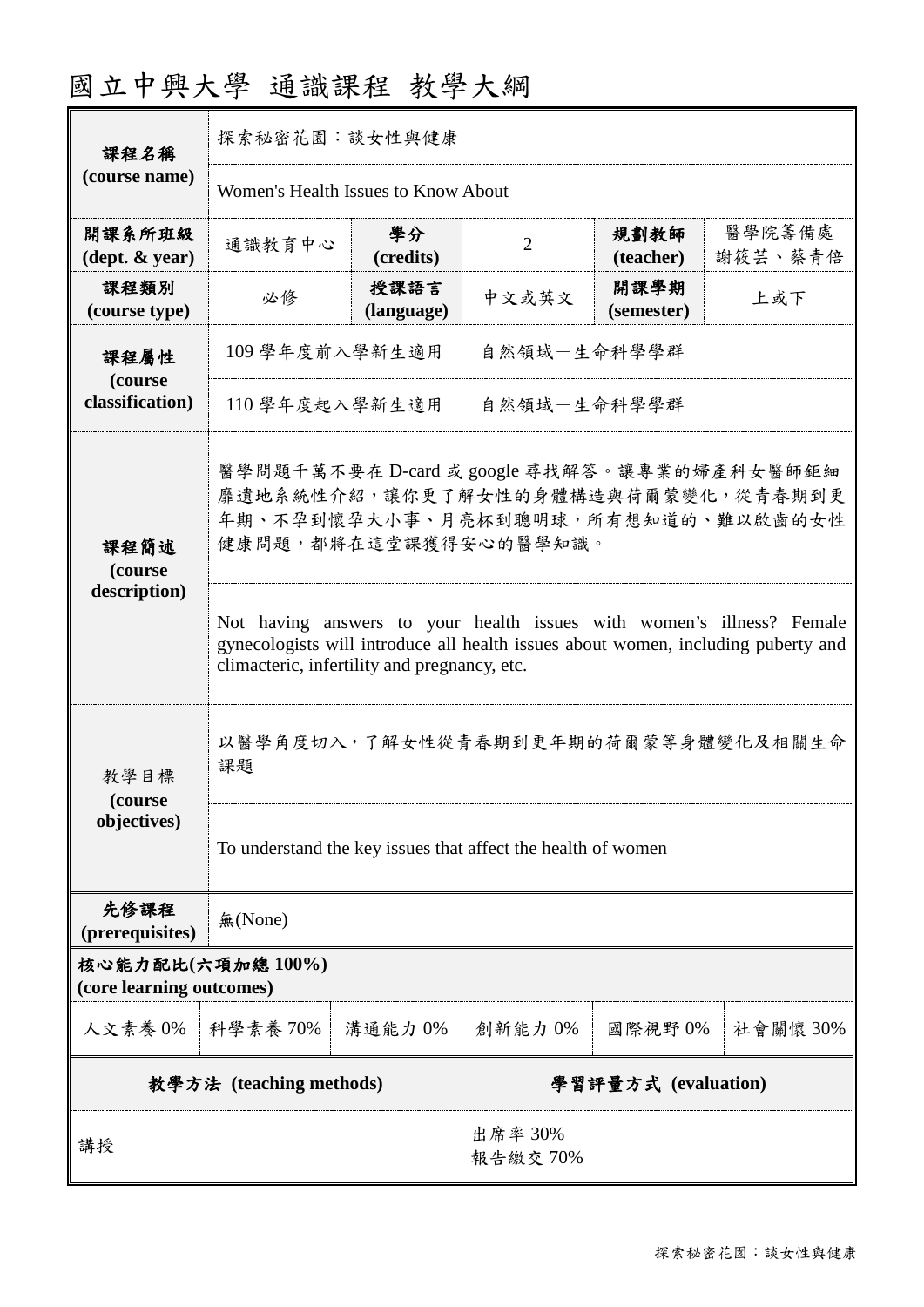授課內容(單元名稱與內容、習作**/**考試進度、備註) **(course content and homework/tests schedule)**

1. 說不出的傷痛-談性侵害 2. 從月亮杯談經期健康 3. 不可不知的避孕常識 4. 難以啟齒的性傳染病 5. 反反覆覆的泌尿道感染 6. 妳認識自己的身體嗎?陰部圖解與保養 7. 聰明球怎麼用?越早學越好的凱格爾運動 8. 女性青春之泉-從卵巢早衰到卵巢癌,談卵巢保健 9. 膀胱也會過動?!談婦女泌尿道保健 10. 想生生不出來?「不孕症」的關鍵原因 11. 懷孕與孕產婦健康 12. 更年期與停經 13. 子宮頸癌症的篩檢與預防(含子宮頸抹片、疫苗) 14. 異常陰道出血及下腹痛 15. 甚麼是巧克力囊腫?畸胎瘤?淺談良性婦科腫瘤與疾病 16. 三點不漏:乳房檢查與乳癌、常見的甲狀腺疾病

教科書與參考書目(書名、作者、書局、代理商、說明) **(textbook & other references)**

- 1. Berek & Novak's Gynecology, 16<sup>th</sup> edition. Jonathan S. Berek MD, MMS
- 2. Campbell Walsh Wein Urology, 12<sup>th</sup> Edition, Alan W. Partin & Roger R. Dmochowski & Louis R. Kavoussi & Craig A. Peters & Alan J. Wein

課程教材(教師個人網址請列在本校內之網址) **(teaching aids & teacher's website)**

親愛的荷小姐: 婦產荷爾蒙權威王馨世陪妳安度青春期、育齡期、更年期, 作者:王馨世, 天下生活出版

## 課程輔導時間

**(office hours)**

另行公告

※本課程如符合下列主題項目,請勾選(可複選,無則免填):

| 學<br>臺灣<br>$\tau$     | .命教育<br>七                   | 、全<br>平<br>杜<br>ЖIJ | 情緒管理 |
|-----------------------|-----------------------------|---------------------|------|
| 權<br>慧<br>智<br>財<br>産 | 字全<br>貣<br>〝訊殳<br><b>__</b> | 健康                  | 永續發展 |

## ※本課程如符合下列 **17** 項聯合國永續發展目標,請勾選(可複選,無則免填):

| $\Box$ 1. 消除貧窮 | □ 10. 減少國內及國家間不平等 |
|----------------|-------------------|
| □ 2. 終止飢餓      | □ 11. 永續發展的市政規劃   |
| ▌ 3.良好健康與社會福利  | □ 12. 確保永續消費和生產模式 |